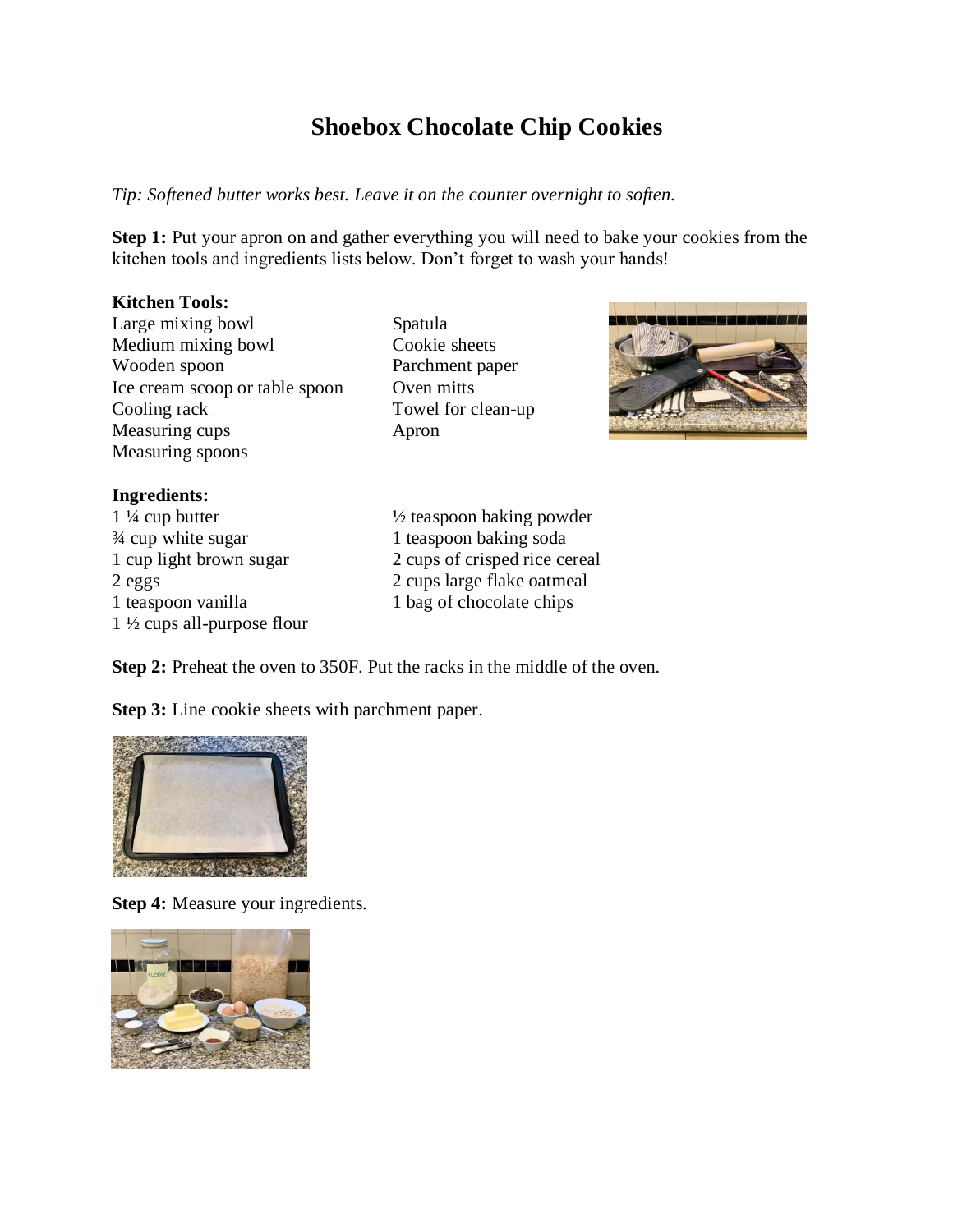**Step 5:** Combine flour, baking soda, and baking powder in the medium-sized mixing bowl. Mix well with a wooden spoon. Set this bowl aside.



**Step 6:** Put softened butter, white sugar, and brown sugar in a large mixing bowl. Use the wooden spoon to mix the ingredients until it looks smooth and creamy.



**Step 7:** Add both eggs and vanilla to the butter and sugar mixture. Mix gently until you no longer see the egg yolks.



**Step 8:** Slowly add the bowl with the dry ingredients into the bowl with the wet ingredients. Mix until all ingredients are combined and you no longer see flour.



**Step 9:** Add the oatmeal and cereal. Mix gently.